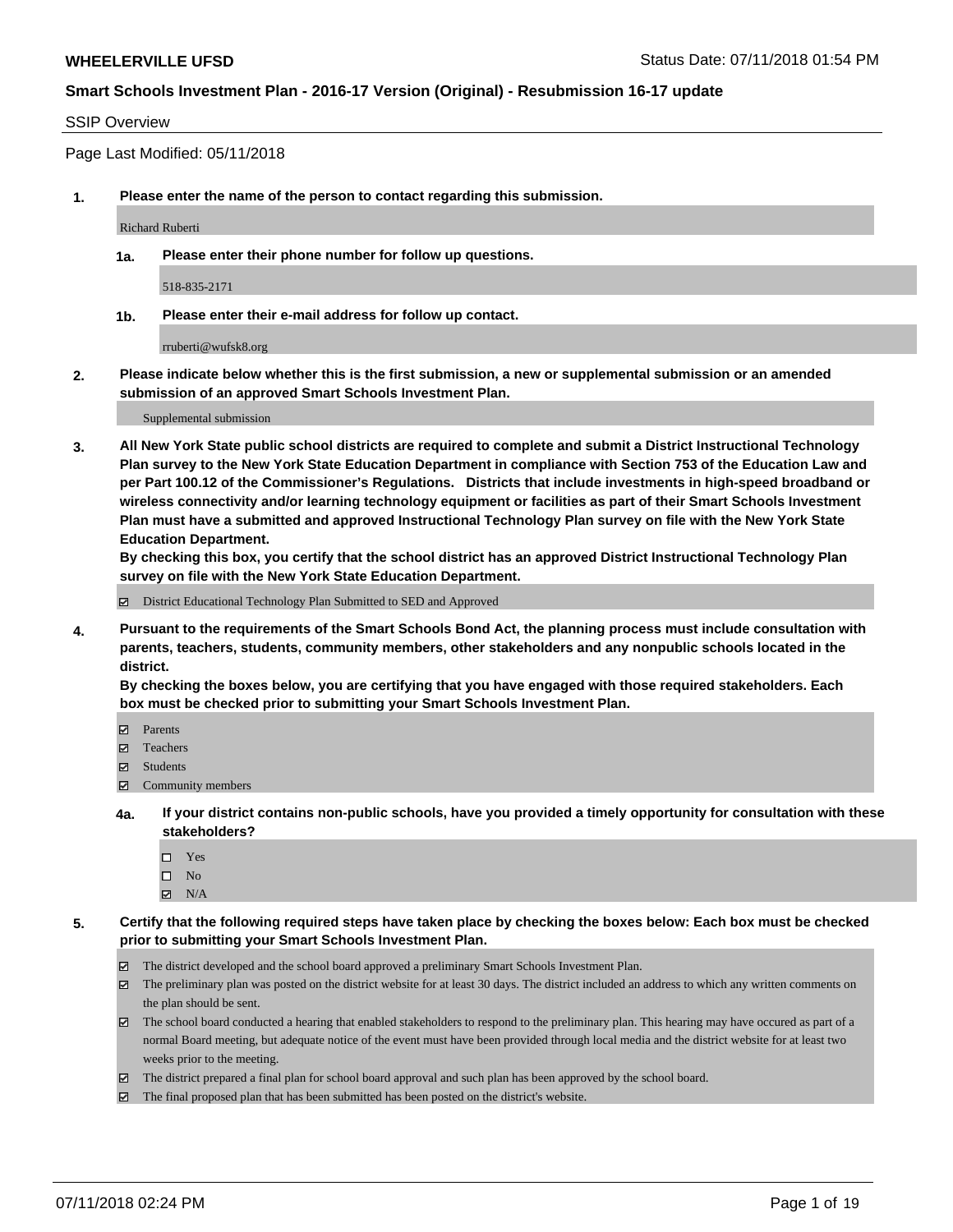## SSIP Overview

Page Last Modified: 05/11/2018

**5a. Please upload the proposed Smart Schools Investment Plan (SSIP) that was posted on the district's website, along with any supporting materials. Note that this should be different than your recently submitted Educational Technology Survey. The Final SSIP, as approved by the School Board, should also be posted on the website and remain there during the course of the projects contained therein.**

WUFS Smart Schools Investment Plan updated.pdf

**5b. Enter the webpage address where the final Smart Schools Investment Plan is posted. The Plan should remain posted for the life of the included projects.**

wufsk8.com

**6. Please enter an estimate of the total number of students and staff that will benefit from this Smart Schools Investment Plan based on the cumulative projects submitted to date.**

165

**7. An LEA/School District may partner with one or more other LEA/School Districts to form a consortium to pool Smart Schools Bond Act funds for a project that meets all other Smart School Bond Act requirements. Each school district participating in the consortium will need to file an approved Smart Schools Investment Plan for the project and submit a signed Memorandum of Understanding that sets forth the details of the consortium including the roles of each respective district.**

 $\Box$  The district plans to participate in a consortium to partner with other school district(s) to implement a Smart Schools project.

**8. Please enter the name and 6-digit SED Code for each LEA/School District participating in the Consortium.**

| <b>Partner LEA/District</b> | <b>ISED BEDS Code</b> |
|-----------------------------|-----------------------|
| (No Response)               | (No Response)         |

#### **9. Please upload a signed Memorandum of Understanding with all of the participating Consortium partners.**

(No Response)

**10. Your district's Smart Schools Bond Act Allocation is:**

\$144,133

**11.** Enter the budget sub-allocations by category that you are submitting for approval at this time. If you are not budgeting SSBA funds for a category, please enter 0 (zero.) If the value entered is \$0, you will not be required to complete that survey question.

|                                              | Sub-<br>Allocations |
|----------------------------------------------|---------------------|
| <b>School Connectivity</b>                   | $\mathbf 0$         |
| <b>Connectivity Projects for Communities</b> | $\overline{0}$      |
| Classroom Technology                         | 32,478              |
| Pre-Kindergarten Classrooms                  | $\Omega$            |
| Replace Transportable Classrooms             | 0                   |
| <b>High-Tech Security Features</b>           | $\overline{0}$      |
| Totals:                                      | 32,478              |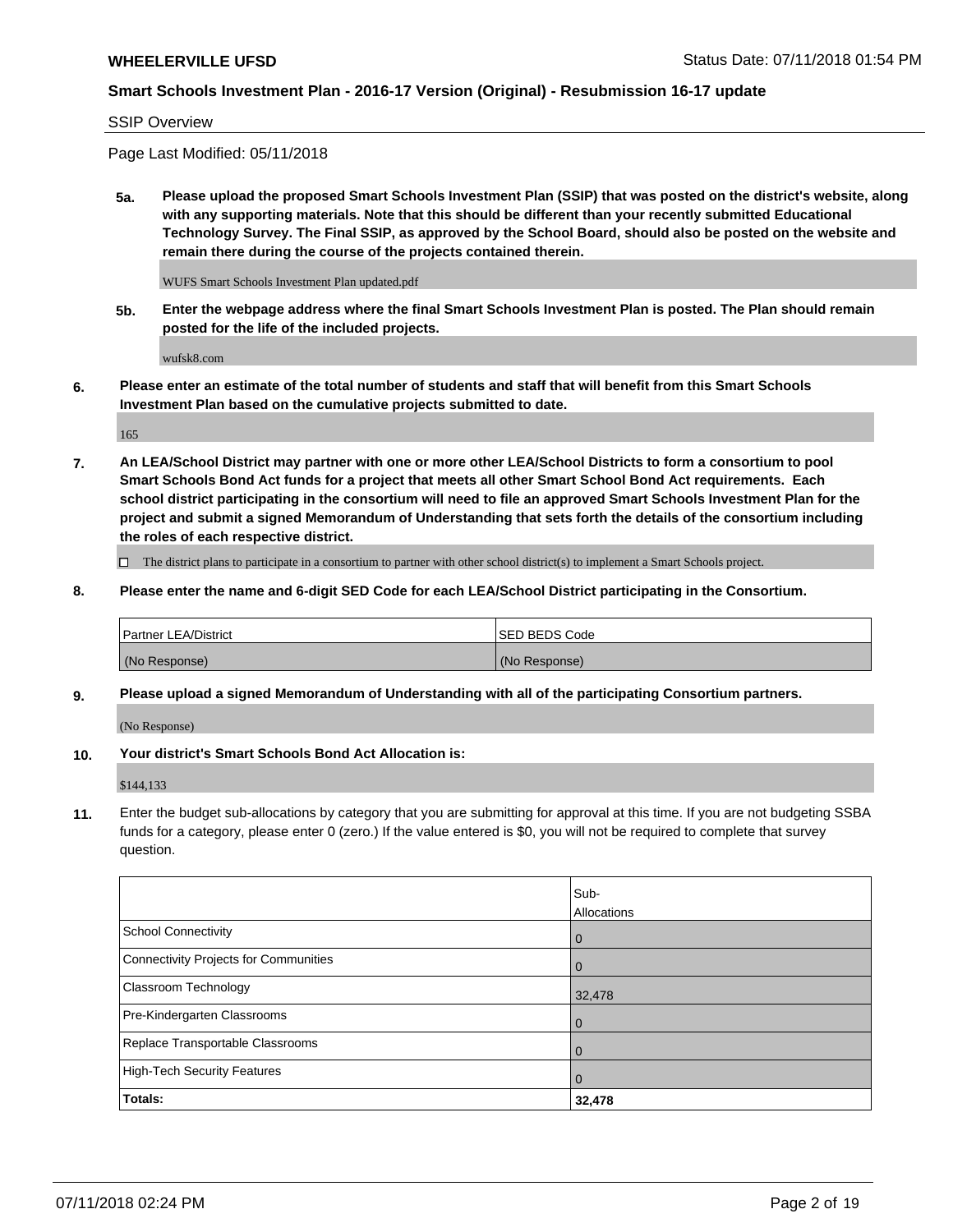#### School Connectivity

Page Last Modified: 05/11/2018

- **1. In order for students and faculty to receive the maximum benefit from the technology made available under the Smart Schools Bond Act, their school buildings must possess sufficient connectivity infrastructure to ensure that devices can be used during the school day. Smart Schools Investment Plans must demonstrate that:**
	- **• sufficient infrastructure that meets the Federal Communications Commission's 100 Mbps per 1,000 students standard currently exists in the buildings where new devices will be deployed, or**
	- **• is a planned use of a portion of Smart Schools Bond Act funds, or**
	- **• is under development through another funding source.**

**Smart Schools Bond Act funds used for technology infrastructure or classroom technology investments must increase the number of school buildings that meet or exceed the minimum speed standard of 100 Mbps per 1,000 students and staff within 12 months. This standard may be met on either a contracted 24/7 firm service or a "burstable" capability. If the standard is met under the burstable criteria, it must be:**

**1. Specifically codified in a service contract with a provider, and**

**2. Guaranteed to be available to all students and devices as needed, particularly during periods of high demand, such as computer-based testing (CBT) periods.**

**Please describe how your district already meets or is planning to meet this standard within 12 months of plan submission.**

(No Response)

- **1a. If a district believes that it will be impossible to meet this standard within 12 months, it may apply for a waiver of this requirement, as described on the Smart Schools website. The waiver must be filed and approved by SED prior to submitting this survey.**
	- By checking this box, you are certifying that the school district has an approved waiver of this requirement on file with the New York State Education Department.
- **2.** Connectivity Speed Calculator **(Required)**

|                         | l Number of<br><b>Students</b> | Multiply by<br>100 Kbps | Divide by 1000 Current Speed<br>to Convert to<br>Reauired<br>Speed in Mb | lin Mb           | Expected<br>Speed to be<br><b>Attained Within Required</b><br>12 Months | Expected Date<br><b>When</b><br>Speed Will be<br>l Met |
|-------------------------|--------------------------------|-------------------------|--------------------------------------------------------------------------|------------------|-------------------------------------------------------------------------|--------------------------------------------------------|
| <b>Calculated Speed</b> | (No<br>Response)               | (No Response)           | (No<br>Response)                                                         | (No<br>Response) | (No<br>Response)                                                        | l (No<br>Response)                                     |

**3. Describe how you intend to use Smart Schools Bond Act funds for high-speed broadband and/or wireless connectivity projects in school buildings.**

(No Response)

**4. Describe the linkage between the district's District Instructional Technology Plan and the proposed projects. (There should be a link between your response to this question and your response to Question 1 in Part E. Curriculum and Instruction "What are the district's plans to use digital connectivity and technology to improve teaching and learning?)**

(No Response)

**5. If the district wishes to have students and staff access the Internet from wireless devices within the school building, or in close proximity to it, it must first ensure that it has a robust Wi-Fi network in place that has sufficient bandwidth to meet user demand.**

**Please describe how you have quantified this demand and how you plan to meet this demand.**

(No Response)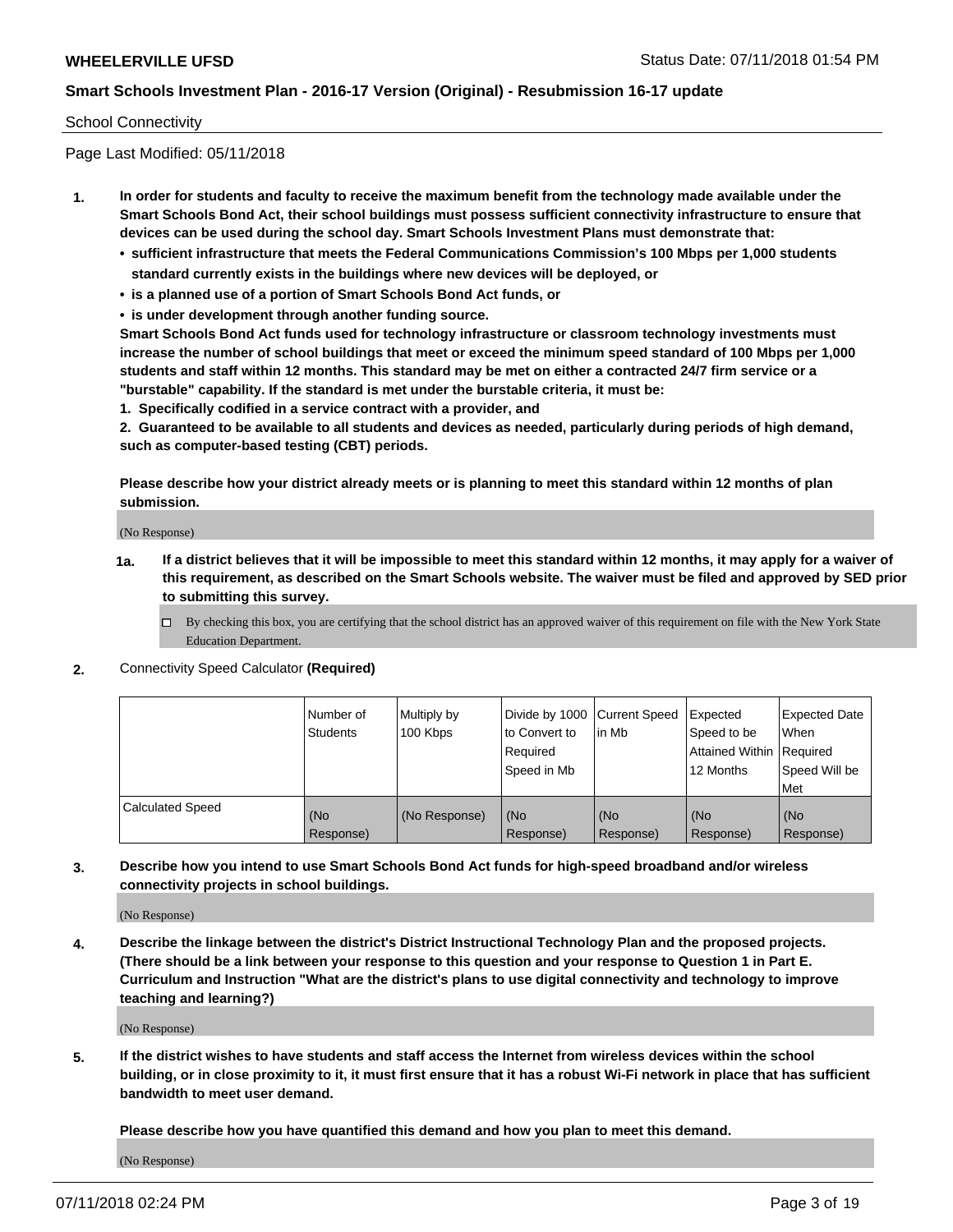#### School Connectivity

Page Last Modified: 05/11/2018

**6. As indicated on Page 5 of the guidance, the Office of Facilities Planning will have to conduct a preliminary review of all capital projects, including connectivity projects.**

**Please indicate on a separate row each project number given to you by the Office of Facilities Planning.**

| Project Number |  |
|----------------|--|
| (No Response)  |  |

**7. Certain high-tech security and connectivity infrastructure projects may be eligible for an expedited review process as determined by the Office of Facilities Planning.**

#### **Was your project deemed eligible for streamlined review?**

(No Response)

#### **8. Include the name and license number of the architect or engineer of record.**

| Name          | License Number |
|---------------|----------------|
| (No Response) | (No Response)  |

**9.** If you are submitting an allocation for **School Connectivity** complete this table.

**Note that the calculated Total at the bottom of the table must equal the Total allocation for this category that you entered in the SSIP Overview overall budget.** 

|                                            | Sub-          |
|--------------------------------------------|---------------|
|                                            | Allocation    |
| Network/Access Costs                       | (No Response) |
| <b>Outside Plant Costs</b>                 | (No Response) |
| School Internal Connections and Components | (No Response) |
| Professional Services                      | (No Response) |
| Testing                                    | (No Response) |
| <b>Other Upfront Costs</b>                 | (No Response) |
| <b>Other Costs</b>                         | (No Response) |
| Totals:                                    | 0             |

**10. Please detail the type, quantity, per unit cost and total cost of the eligible items under each sub-category. This is especially important for any expenditures listed under the "Other" category. All expenditures must be eligible for tax-exempt financing to be reimbursed through the SSBA. Sufficient detail must be provided so that we can verify this is the case. If you have any questions, please contact us directly through smartschools@nysed.gov. NOTE: Wireless Access Points should be included in this category, not under Classroom Educational Technology, except those that will be loaned/purchased for nonpublic schools.**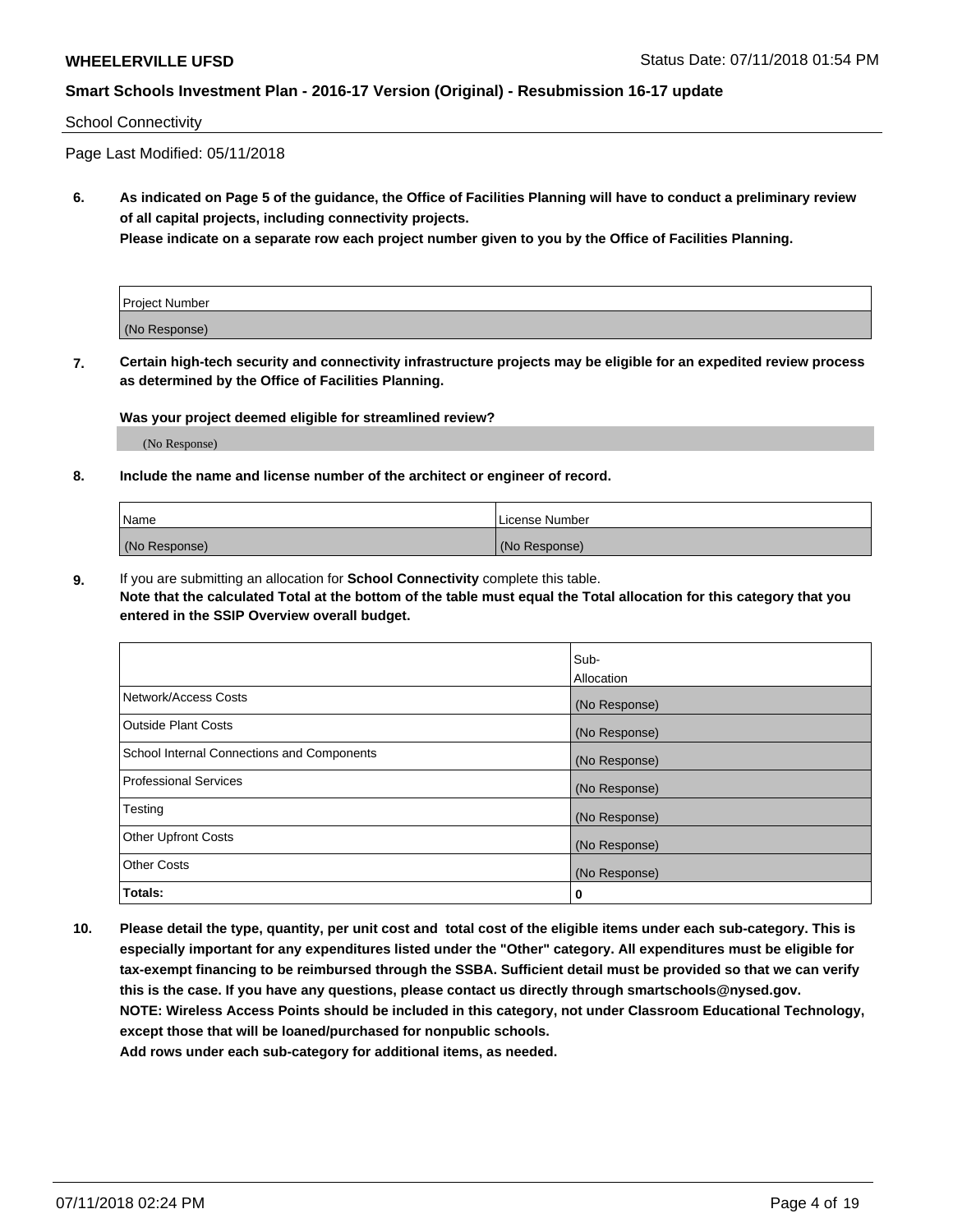School Connectivity

Page Last Modified: 05/11/2018

| Select the allowable expenditure | Item to be purchased | Quantity      | Cost per Item | <b>Total Cost</b> |
|----------------------------------|----------------------|---------------|---------------|-------------------|
| type.                            |                      |               |               |                   |
| Repeat to add another item under |                      |               |               |                   |
| each type.                       |                      |               |               |                   |
| (No Response)                    | (No Response)        | (No Response) | (No Response) | (No Response)     |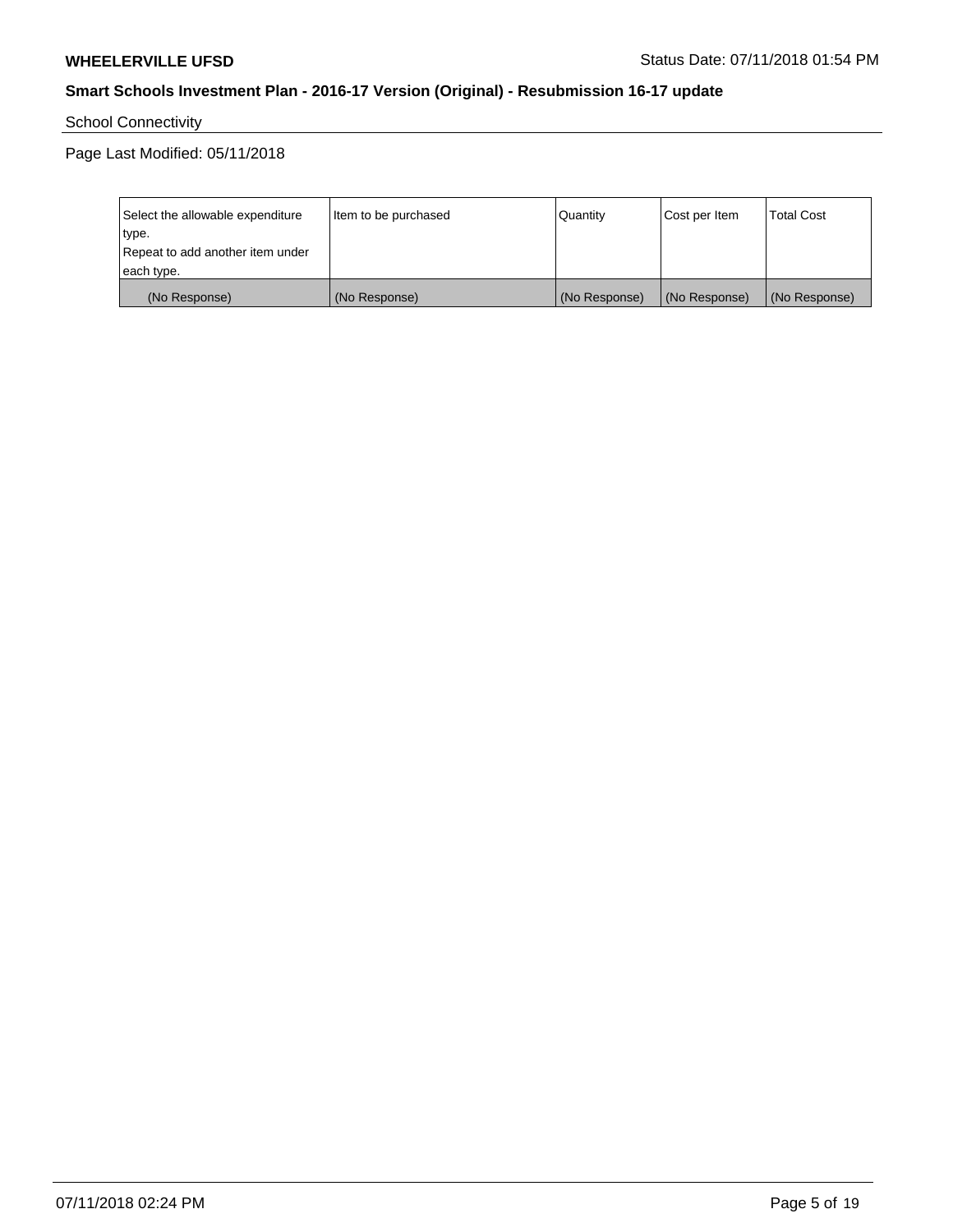Community Connectivity (Broadband and Wireless)

Page Last Modified: 03/08/2018

**1. Describe how you intend to use Smart Schools Bond Act funds for high-speed broadband and/or wireless connectivity projects in the community.**

(No Response)

**2. Please describe how the proposed project(s) will promote student achievement and increase student and/or staff access to the Internet in a manner that enhances student learning and/or instruction outside of the school day and/or school building.**

(No Response)

**3. Community connectivity projects must comply with all the necessary local building codes and regulations (building and related permits are not required prior to plan submission).**

 $\Box$  I certify that we will comply with all the necessary local building codes and regulations.

**4. Please describe the physical location of the proposed investment.**

(No Response)

**5. Please provide the initial list of partners participating in the Community Connectivity Broadband Project, along with their Federal Tax Identification (Employer Identification) number.**

| <b>Project Partners</b> | l Federal ID # |
|-------------------------|----------------|
| (No Response)           | (No Response)  |

**6.** If you are submitting an allocation for **Community Connectivity**, complete this table. **Note that the calculated Total at the bottom of the table must equal the Total allocation for this category that you entered in the SSIP Overview overall budget.**

|                                    | Sub-Allocation |
|------------------------------------|----------------|
| Network/Access Costs               | (No Response)  |
| Outside Plant Costs                | (No Response)  |
| <b>Tower Costs</b>                 | (No Response)  |
| <b>Customer Premises Equipment</b> | (No Response)  |
| Professional Services              | (No Response)  |
| Testing                            | (No Response)  |
| <b>Other Upfront Costs</b>         | (No Response)  |
| <b>Other Costs</b>                 | (No Response)  |
| Totals:                            | 0              |

**7. Please detail the type, quantity, per unit cost and total cost of the eligible items under each sub-category. This is especially important for any expenditures listed under the "Other" category. All expenditures must be capital-bond eligible to be reimbursed through the SSBA. If you have any questions, please contact us directly through smartschools@nysed.gov.**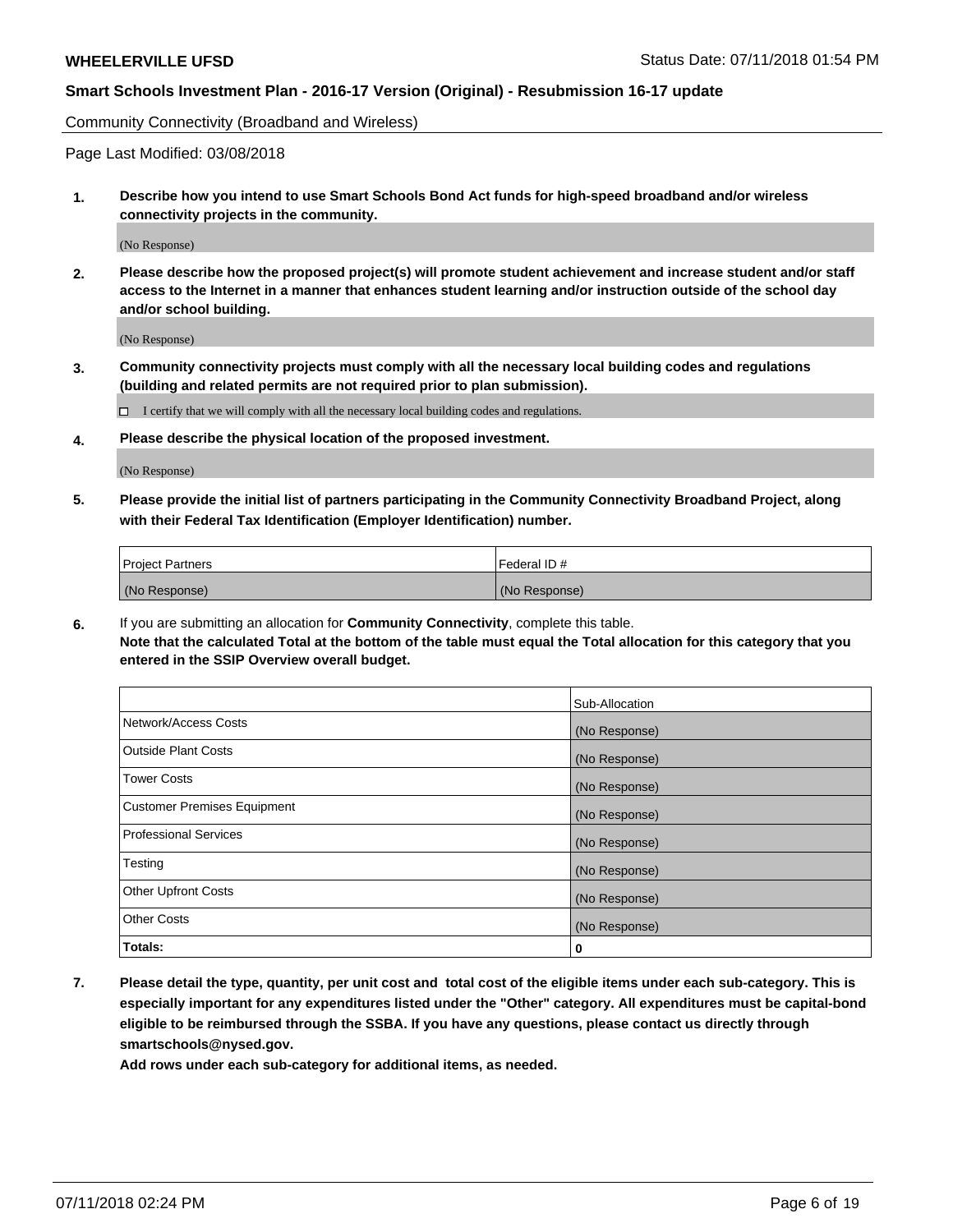Community Connectivity (Broadband and Wireless)

Page Last Modified: 03/08/2018

| Select the allowable expenditure<br>type.<br>Repeat to add another item under | Item to be purchased |               | Cost per Item | <b>Total Cost</b> |
|-------------------------------------------------------------------------------|----------------------|---------------|---------------|-------------------|
| each type.                                                                    |                      |               |               |                   |
| (No Response)                                                                 | (No Response)        | (No Response) | (No Response) | (No Response)     |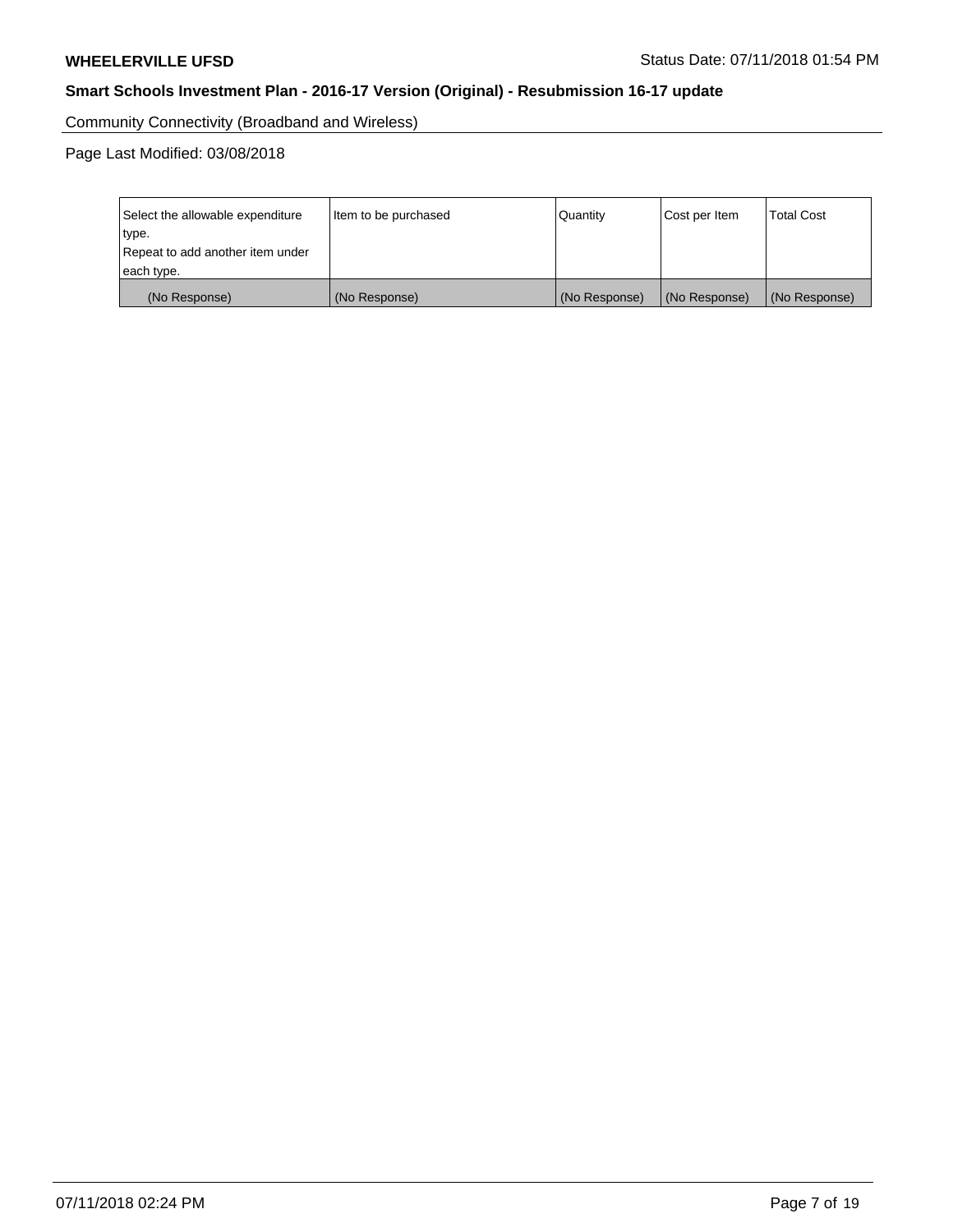## Classroom Learning Technology

Page Last Modified: 07/11/2018

**1. In order for students and faculty to receive the maximum benefit from the technology made available under the Smart Schools Bond Act, their school buildings must possess sufficient connectivity infrastructure to ensure that devices can be used during the school day. Smart Schools Investment Plans must demonstrate that sufficient infrastructure that meets the Federal Communications Commission's 100 Mbps per 1,000 students standard currently exists in the buildings where new devices will be deployed, or is a planned use of a portion of Smart Schools Bond Act funds, or is under development through another funding source.**

**Smart Schools Bond Act funds used for technology infrastructure or classroom technology investments must increase the number of school buildings that meet or exceed the minimum speed standard of 100 Mbps per 1,000 students and staff within 12 months. This standard may be met on either a contracted 24/7 firm service or a "burstable" capability. If the standard is met under the burstable criteria, it must be:**

**1. Specifically codified in a service contract with a provider, and**

**2. Guaranteed to be available to all students and devices as needed, particularly during periods of high demand, such as computer-based testing (CBT) periods.**

**Please describe how your district already meets or is planning to meet this standard within 12 months of plan submission.**

Within our service contract through NERIC we surpass the need of 100 mbps per 1000 students since we have contract 40Mbps and our need is 14.2 Mbps.

- **1a. If a district believes that it will be impossible to meet this standard within 12 months, it may apply for a waiver of this requirement, as described on the Smart Schools website. The waiver must be filed and approved by SED prior to submitting this survey.**
	- By checking this box, you are certifying that the school district has an approved waiver of this requirement on file with the New York State Education Department.
- **2.** Connectivity Speed Calculator **(Required)**

|                         | I Number of<br>Students | Multiply by<br>100 Kbps | Divide by 1000 Current Speed<br>to Convert to<br>Required<br>Speed in Mb | lin Mb | Expected<br>Speed to be<br>Attained Within Required<br>12 Months | Expected Date<br>When<br>Speed Will be<br>Met |
|-------------------------|-------------------------|-------------------------|--------------------------------------------------------------------------|--------|------------------------------------------------------------------|-----------------------------------------------|
| <b>Calculated Speed</b> | 122                     | 12.200                  | 12.2                                                                     | 40     | 40                                                               | Currently met                                 |

**3. If the district wishes to have students and staff access the Internet from wireless devices within the school building, or in close proximity to it, it must first ensure that it has a robust Wi-Fi network in place that has sufficient bandwidth to meet user demand.**

**Please describe how you have quantified this demand and how you plan to meet this demand.**

Based on a survey in 2016 it was determined that we needed to update our wireless Access Points. In February of 2018 as part of first Smart Schools submission we purchased and installed 12 new HP Aruba Access Points.

**4. All New York State public school districts are required to complete and submit an Instructional Technology Plan survey to the New York State Education Department in compliance with Section 753 of the Education Law and per Part 100.12 of the Commissioner's Regulations.**

**Districts that include educational technology purchases as part of their Smart Schools Investment Plan must have a submitted and approved Instructional Technology Plan survey on file with the New York State Education Department.**

 $\boxtimes$  By checking this box, you are certifying that the school district has an approved Instructional Technology Plan survey on file with the New York State Education Department.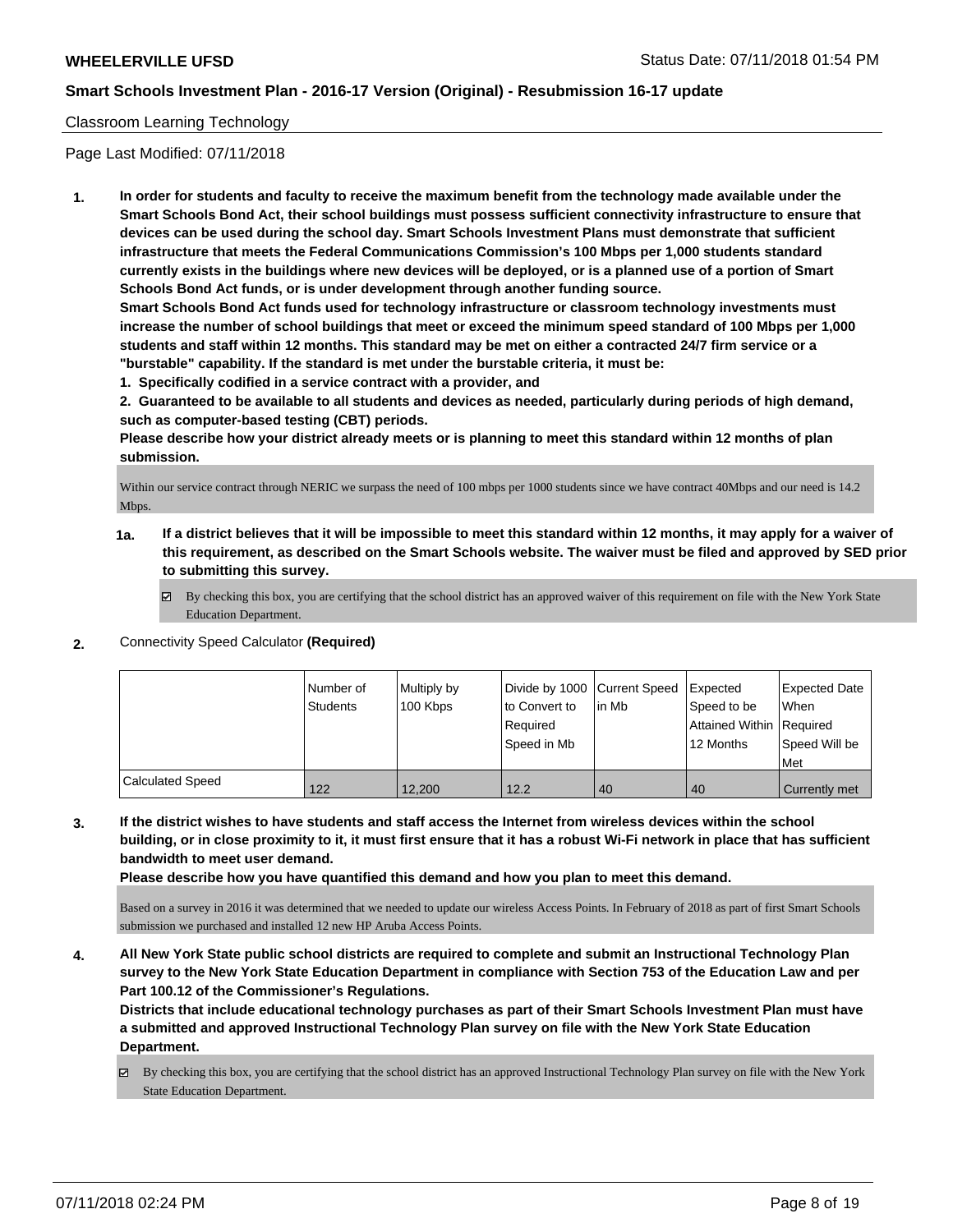#### Classroom Learning Technology

Page Last Modified: 07/11/2018

**5. Describe the devices you intend to purchase and their compatibility with existing or planned platforms or systems. Specifically address the adequacy of each facility's electrical, HVAC and other infrastructure necessary to install and support the operation of the planned technology.**

The building electrical infrastructure is more than capable than to support multiple devices. The building HVAC and electrical system meet the SED guidelines for student occupied instructional area. All heating an cooling systems are comprised of filtration system to ensure indoor air quality. **zSpace**: e zSpace, Inc.® is a leading technology provider that delivers a new way of learning with its flagship product, zSpace®. zSpace is an interactive hardware and software platform that allows users to visualize, create and experience in ways not possible in a traditional computer environment. zSpace's virtual reality environment gives depth to the digital learning experience by improving the ways things are studied, explored, and designed. zSpace Studio 2015 - over 600 models, providing prepared activities in all sciences and history, zSpace solutions incorporate unique software and a special zSpace display • A zSpace display is a highdefinition immersive monitor with full resolution images rendered for each eye and uses sensors to track the viewing angle of the user • The zSpace stylus manages all interactions in the immersive spaces • Applications include K-12, higher education, medical, design and professional training • Development platform for creating new applications and integrating new input devices Specifications • zSpace display: 24 inch HD LCD (1080p/120Hz) with built-in tracking sensors • Stylus with 3-buttons and integrated infrared LED • Polarized passive eyewear.

**Nikon D3400 Digital SLR Camera & 18-55mm VR & 70-300mm DX AF-P Lenses with 64GB Card + Case + Flash + LED Video Light + Tripod + Tele/Wide Lens Kit**

KIT INCLUDES 18 PRODUCTS - Items with all Manufacturer-supplied Accessories + Full USA Warranties:

 [1] Nikon D3400 Digital SLR Camera & 18-55mm VR & 70-300mm DX AF-P Lenses + [2] Nikon Digital SLR Camera Case + [3] Transcend 64GB SDXC 300x Card + [4] Vivitar 55mm UV Glass Filter +

 [5] Vivitar 58mm UV Glass Filter + [6] 55mm Pro Hard Lens Hood + [7] 58mm Pro Hard Lens Hood + [8] Precision Design DSLR300 Flash + [9] Bounce Flash Reflector + [10] PD LED Video Light w/ Bracket + [11] Vivitar HF-TR59 59" Tripod + [12] PD Neoprene Sling Camera Strap + [13] PD 2.5x Tele & .45x Wide Lens +[14] PD HDMI to Mini-HDMI Cable + [15] Precision Design ML-L3 Remote + [16] PD 6pc Complete Cleaning Kit + [17] PD 8 SD Card Memory Card Case + [18] LCD Screen Protectors

**Dell Interactive Conference Room 55 Monitor -** Brilliant 4K resolution will keep audiences captivated, and consistent colors across a wide viewing angle allow everyone in the room to view clear text and crisp, vivid visuals. Dell monitor technology optimizes fonts and ensures visuals appear sharp while operating everyday programs like Microsoft PowerPoint, Word and Excel. Anti-glare and anti-smudge coatings reduce distracting reflections and fingerprints. The impressive 55-inch touch screen is ideal for conference room settings of up to 8 people. Featuring up to 20 touch points with innovative InGlass™ Technology, multiple people can interact with the screen simultaneously via touch or styluses with 2mm pen tips, making group collaboration intuitive and seamless. Two included styluses allow you to write or draw naturally in real time directly on the screen without any lagging, while the included remote allows added functionality. Pen and finger differentiation makes it easy to switch between touch and pen-based interaction, and touch functionality is supported on virtually all industry-standard software. A variety of ports – including HDMI, VGA, DisplayPort and USB – makes it easy to connect to most IT devices. The optional Dell Wireless Module | WR517 enables secure, reliable wireless activity. The Dell Display Manager lets users easily organize screen layouts. RS232 and RJ45 interfaces allow you to manage the display remotely.

**Dell Interactive Conference Room 70 Monitor - C7017T** Whether you're using your hand or the two included styluses, the 10-point touch capabilities will ensure accuracy no matter your preference. Present in Full HD, on a 70-inch screen that conveniently connects to 1920x1080 resolution. Plus, the special coating on the LCD panel reduces reflections and the fingerprints that come with a touch screen setup. Designed for business and educational applications, monitor components will enhance your presentation visuals for incredible readability in both small and medium-sized conference rooms. Colors remain consistent across the wide viewing angle, so every seat is the best seat in the house. Connect with ease via multiple connectivity ports including VGA, DP and HDMI. Run the room and handle your Dell C7017T Monitor with the RS232 and RJ45 interface that supports remote management. With the purchase of the Dell Wireless Module | WR517, you can wirelessly connect laptops to the C7017T Monitor, so you can focus on your discussion, not on the cords. An extra-large tilt mount comes in the box, for perfect mounting with no extra mounting accessories needed.

#### **Dell Large Fusion Fixed Flat Panel Wall Mount for 55:**

- Integrated teardrop design speeds up wall plate installation by allowing pre-installation of the bolts to the wall
- Centerless Shift provides up to 17.4" (441 mm) of post-installation lateral shift for limitless centering
- Set screws keep the mount rigid, stable and secure throughout the life of the installation
- ClickConnect offers an audible click when the screen safely engages with the mount
- Built-in cable stand provides easy access under the screen
- A full line of accessories can be installed with the mount and the entire unit can be adjusted together
- Multiple installation options for various stud distances
- Exclusive nesting spacers can be stacked to achieve any depth
- Quick-Store Cords use magnets to easily store and access pull cords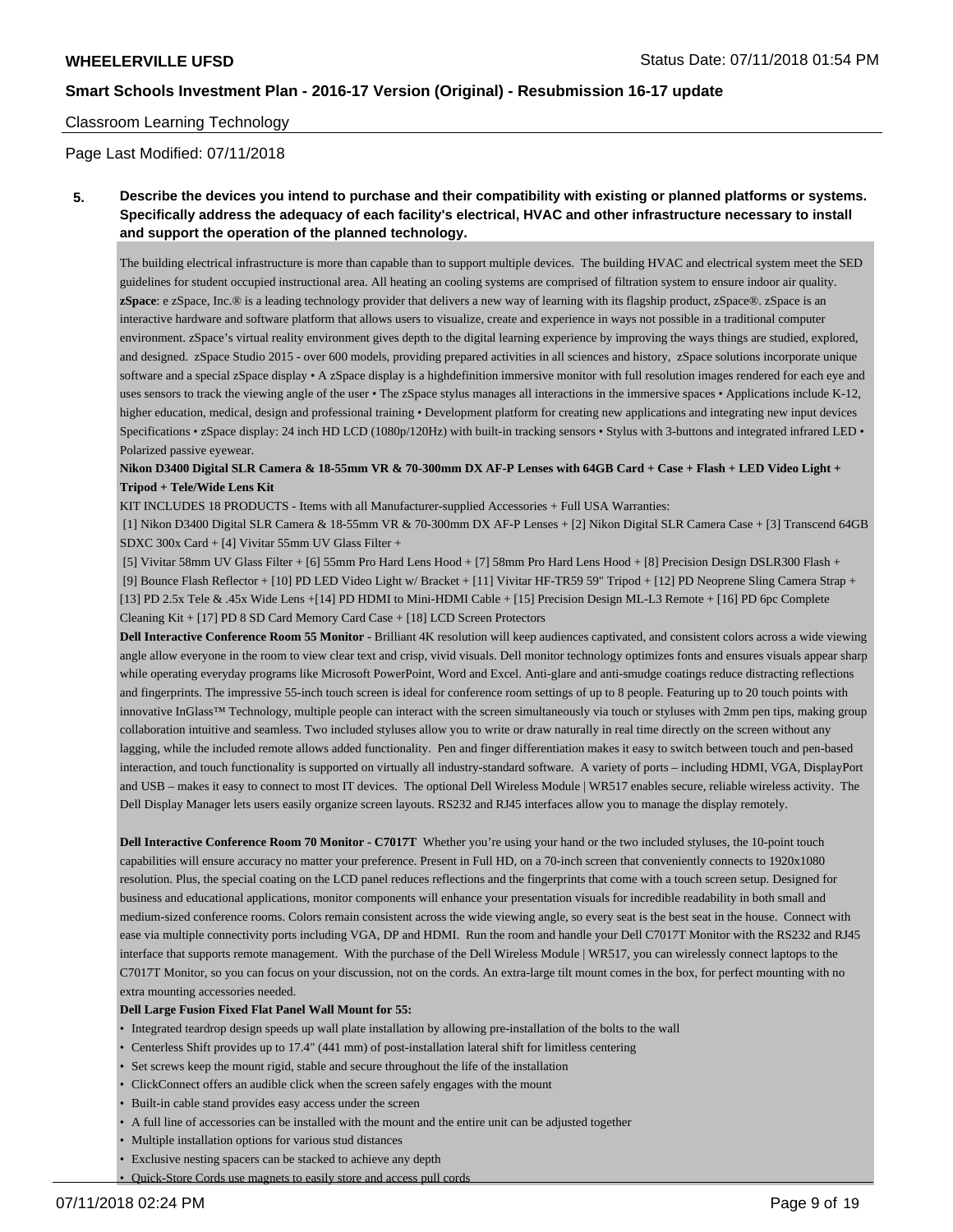## Classroom Learning Technology

Page Last Modified: 07/11/2018

- Improved cable management with new end caps
- Integrated Security
- Ships with a custom hardware kit that can be hung from mount rails if installing in stages
- Easy Open box with less waste to throw away

#### **Chromebook 11 N7 Laptop**

- Built to withstand the rigors of student life with military-grade durability and spill-proof keyboard.
- Chrome OS
- Intel® Celeron® N3060 processor Dual-core 1.60 GHz
- 11.6" HD (1366 x 768) 16:9 IPS Multitouch Display
- Intel® HD Graphics 400 with Shared Memory
- 4 GB, LPDDR3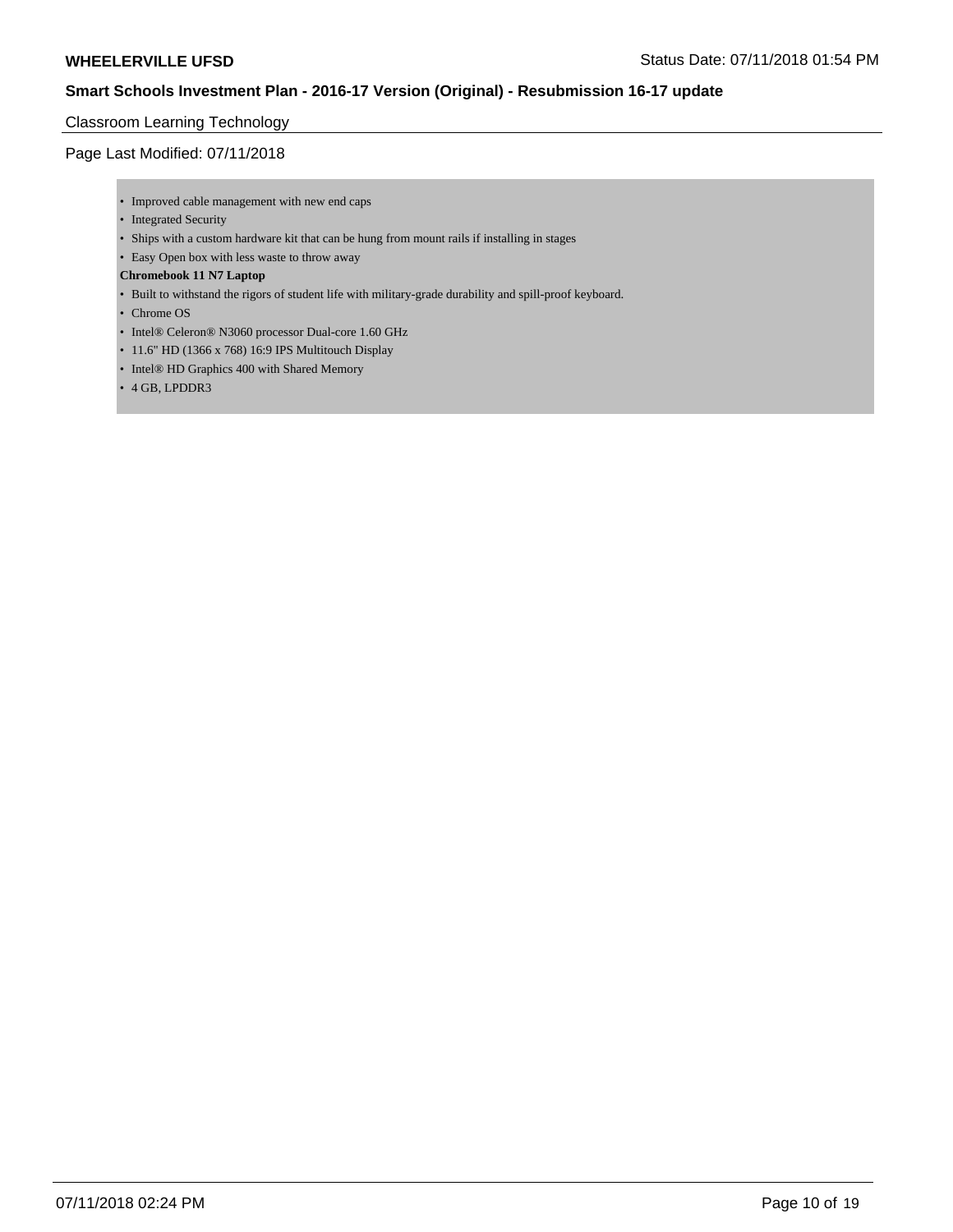#### Classroom Learning Technology

Page Last Modified: 07/11/2018

- **6. Describe how the proposed technology purchases will:**
	- **> enhance differentiated instruction;**
	- **> expand student learning inside and outside the classroom;**
	- **> benefit students with disabilities and English language learners; and**
	- **> contribute to the reduction of other learning gaps that have been identified within the district.**

**The expectation is that districts will place a priority on addressing the needs of students who struggle to succeed in a rigorous curriculum. Responses in this section should specifically address this concern and align with the district's Instructional Technology Plan (in particular Question 2 of E. Curriculum and Instruction: "Does the district's instructional technology plan address the needs of students with disabilities to ensure equitable access to instruction, materials and assessments?" and Question 3 of the same section: "Does the district's instructional technology plan address the provision of assistive technology specifically for students with disabilities to ensure access to and participation in the general curriculum?"**

**Increasing the number of devices, providing professional development and updating the district's current technologies will dramatically change the learning of all students, including students with disabilities. This will enable students to access the curriculum, participate in learning activities alongside their peers, personalize their learning, and achieve their full potential. Helping staff members develop an understanding of assistive technologies and accessibility will help school personnel make informed decisions when they evaluate students needs. Overall, these services will help the district develop educational environments and programs that will meet and exceed the needs of all students, regardless to the fact if they have disabilities. Specifically, the devices below will be used to reach the following needs.** 

1.. **zSpace:** ZSpace will also be included in the Innovation lab that will be assessable for all students of all ages. zSpace is the ultimate immersive learning experience. This platform and device allows students to interact with objects and manipulate concepts from all areas of curricula with a hands on experience. With the use of zSpace, students can learn highly engaging tasks that can be complex, expensive and dangerous for the classroom. In addition to the device being compatible to applications of zSpace, the device will also benefit students with disabilities and ELL needs since it is a desktop learning station and has the application of text to speech and translation.

#### **2. Interactive TV's:**

It's much easier to concentrate on something when you're playing an active role. Up to ten students can draw on an interactive screen at any one time, making them ideal for increasing engagement via group projects and presentations. When students are working together in front of the class, they are likely to take participation more seriously. The result is that they stay engaged for longer. Interactive projectors also make it easier to teach dynamically. An interactive projector can be a valuable tool for increasing engagement, even if your students stay in their seats. Watch videos together, take online pop quizzes or view real-time information on the topics you discuss.

In classrooms all over the country, this type of technology not only enhances the way teachers teach, but it also enhances the way students learn. It can provide students with an enriched learning experience by projecting visual elements. It also makes differentiated learning much easier because teachers are able to accommodate different learning styles. Visual learners are able to observe the whiteboard, while tactile learners can learn by touching the board. The touchscreen option allows teachers to run programs with the tap of their finger. This makes it not only makes it easy to navigate for the teacher, but for the students as well.

In addition to that, a student's learning experience is enhanced by this technology because of its ability for students to view diagrams, charts, videos and more, right on the huge screen in front of them. Their learning comes to life, and many students find it more fun to learn.

**3. Chromebooks:** Chromebooks enhance student communication and collaboration opportunities. Gmail, calendars, and video conferencing all allow students to connect with others, and keep on top of assignments. Chromebooks allow students to work together while completing group projects, reports, a power point, or videos. Access to work can be attained during school areas, in the library, or at home. There is no limit on the number of users that can be included, and since the Apps are attached to user profiles, Chromebooks can be used by different students. Every student has their own personalized profile, and learning experience, when they log in to their apps, settings, classwork, books, and videos. Chromebooks can be easily shared with other students, friends, or family, and since they have built in security, there is no risk of unwanted software installations, adjusted settings, or malware. Guests can also use Chromebooks, but are not able to access any information on the book, or save their work when finished. **4. Camera:** Teachers and students alike will benefit from the use of a digital camera system.

Photography for children offers a range of exciting and valuable learning experiences, not to mention some great experiences. The benefits include:

- learning a new skill, which can boost children's self esteem
- encouraging planning and presentation skills
- allowing children to display their potential through creativity
- providing children with the opportunity to be innovative
- giving children the opportunity to communicate their ideas, thoughts and feelings
- stimulating children to develop their own ideas on design
- Teachers can also use this technology in a range of ways including: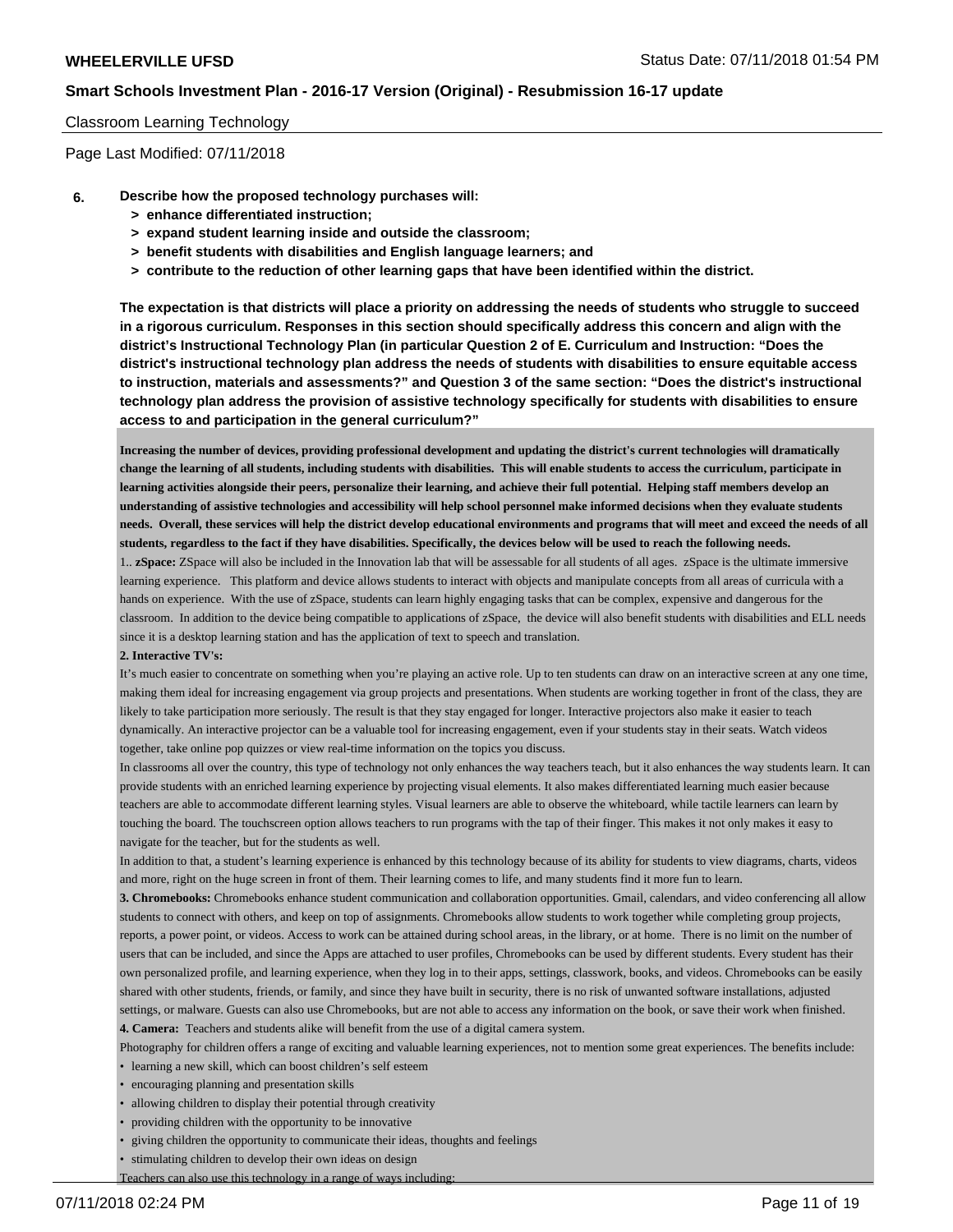#### Classroom Learning Technology

#### Page Last Modified: 07/11/2018

- Digital Yearbooks
- Documenting assessments
- Daily Updates to include parents in their child's learning and progress
- **7. Where appropriate, describe how the proposed technology purchases will enhance ongoing communication with parents and other stakeholders and help the district facilitate technology-based regional partnerships, including distance learning and other efforts.**

Parent-teacher communication is a vital factor that contributes to the success of students. With the increase of technology platforms like emails, texts, websites, electronic portfolios, online surveys and video chat applications help make communication more timely, efficient, productive and satisfying. Technology also allows teachers to create calendars that can be accessed at any time, so parents can schedule meetings, view homework assignments or even volunteer at school. Teachers can also create online grade-books and classrooms to allow parents and students to actively participate in class when they are not even in the classroom. With the addition of technology positive performance and praise can occur on a steady basis and intervention can be at a faster rate.

**8. Describe the district's plan to provide professional development to ensure that administrators, teachers and staff can employ the technology purchased to enhance instruction successfully.**

**Note: This response should be aligned and expanded upon in accordance with your district's response to Question 1 of F. Professional Development of your Instructional Technology Plan: "Please provide a summary of professional development offered to teachers and staff, for the time period covered by this plan, to support technology to enhance teaching and learning. Please include topics, audience and method of delivery within your summary."**

PreK - 8 Teachers will be addressing the following topics through professional development that will be ongoing from January 2018 until June of 2019; Chromebook Training,Technology Basics, Introduction to Z-Space, Device setup and apps, Google Classroom, Google Apps of Education, Google Slides, Planbook, Google Pages, Interactive Monitor Training, Integrating technology into curriculum, Check up for device gaps, Survey and Tech problems, Technology Integration as Needed, Blended Classroom. With the addition of various technology trainings that are listed above, we continue our services with NERIC. As an upgrade, one of the services that is included is the Cooperative Technology Service. This service includes consultation, planning, implementation, oversight, and ongoing support for standardized technology. All staff members will also be offered professional development training through the local HFM BOCES Network team. As part of the District Professional Development Plan there will be an onsite teacher that undergoes professional development training to provide certified training to all staff members under New York State Regulations.

Evaluation of the implementation of Technology Plan will be conducted with simple observations of technology use, instruction and integration by the Technology Integration Specialist and by building administrators. The Technology Integration Specialist will collect data and present it to the Technology Committee. Comments from teachers, students, staff, parents and area business and community members may be referred to the Technology Committee at any time. The Technology Committee will receive reports from the Technology Integration Specialist regarding the integration of technology into curriculum. Teachers would complete a needs assessment survey at the beginning middle and end of each year. This will assist the technology committee's decisions and revisions on the technology plan and professional development. Technology plans are an ongoing process and modifications and additions to the plan will be necessary to continue supporting our goals and respond to new developments and opportunities. Technology meetings will continue to occur on a regular basis. At those times, concerns, developments and opportunities will be discussed and analyzed.

- **9. Districts must contact the SUNY/CUNY teacher preparation program that supplies the largest number of the district's new teachers to request advice on innovative uses and best practices at the intersection of pedagogy and educational technology.**
	- $\boxtimes$  By checking this box, you certify that you have contacted the SUNY/CUNY teacher preparation program that supplies the largest number of your new teachers to request advice on these issues.

#### **9a. Please enter the name of the SUNY or CUNY Institution that you contacted.**

SUNY Albany

**9b. Enter the primary Institution phone number.**

518-442-3300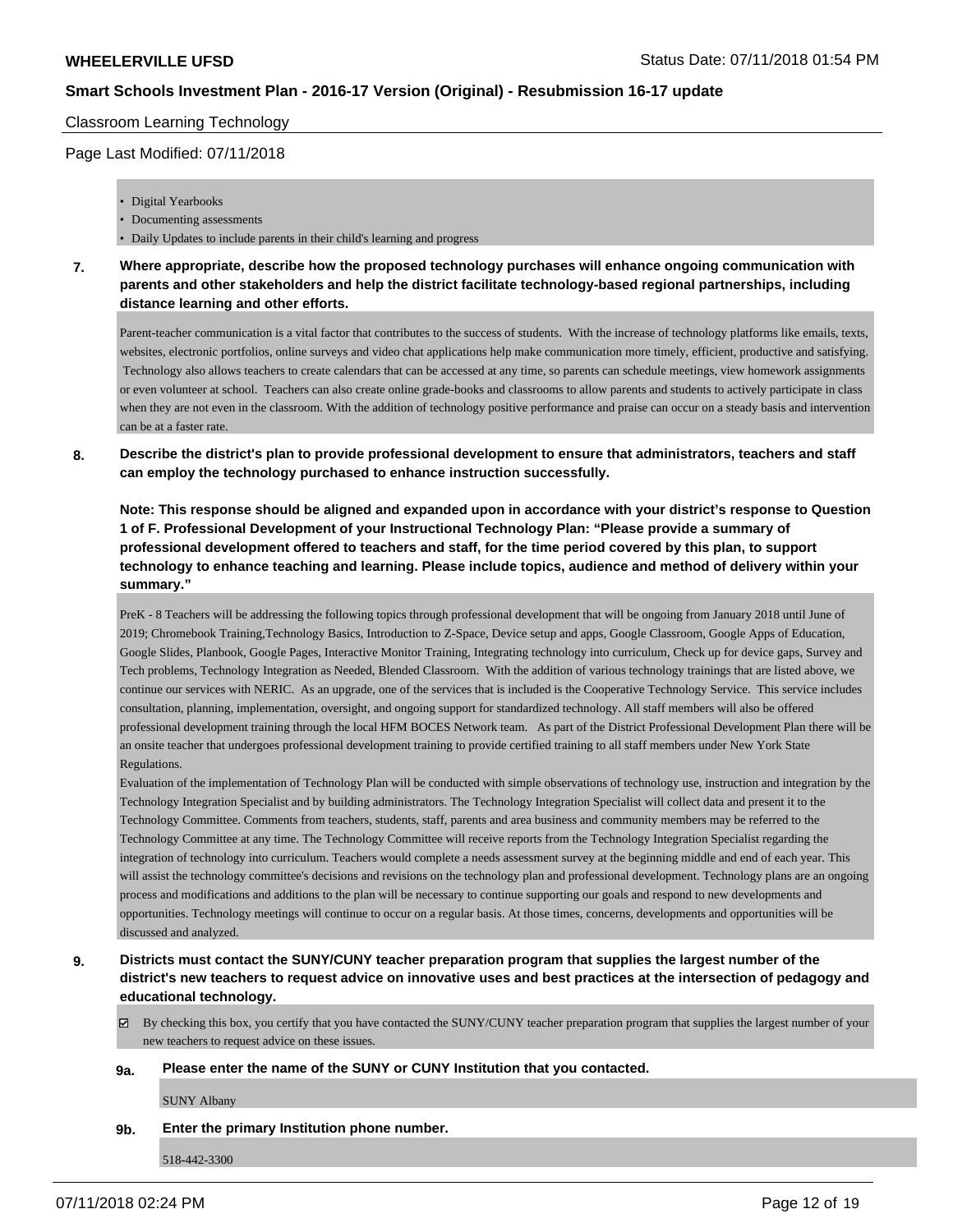Classroom Learning Technology

Page Last Modified: 07/11/2018

**9c. Enter the name of the contact person with whom you consulted and/or will be collaborating with on innovative uses of technology and best practices.**

Dr. Robert Bengert-Drowns

**10. A district whose Smart Schools Investment Plan proposes the purchase of technology devices and other hardware must account for nonpublic schools in the district.**

#### **Are there nonpublic schools within your school district?**

Yes

**Z** No

**11.** Nonpublic Classroom Technology Loan Calculator

The Smart Schools Bond Act provides that any Classroom Learning Technology purchases made using Smart Schools funds shall be lent, upon request, to nonpublic schools in the district. However, no school district shall be required to loan technology in amounts greater than the total obtained and spent on technology pursuant to the Smart Schools Bond Act and the value of such loan may not exceed the total of \$250 multiplied by the nonpublic school enrollment in the base year at the time of enactment.

See: http://www.p12.nysed.gov/mgtserv/smart\_schools/docs/Smart\_Schools\_Bond\_Act\_Guidance\_04.27.15\_Final.pdf.

|                                     | 1. Classroom<br>Technology<br>Sub-allocation | 2. Public<br>Enrollment<br>(2014-15) | 3. Nonpublic<br>Enrollment<br>(2014-15) | 14. Sum of<br>Public and<br>l Nonpublic<br>Enrollment | 15. Total Per<br>Pupil Sub-<br>allocation | 6. Total<br>Nonpublic Loan<br>Amount                                                          |
|-------------------------------------|----------------------------------------------|--------------------------------------|-----------------------------------------|-------------------------------------------------------|-------------------------------------------|-----------------------------------------------------------------------------------------------|
| Calculated Nonpublic Loan<br>Amount |                                              |                                      |                                         |                                                       |                                           | (No Response)   (No Response)   (No Response)   (No Response)   (No Response)   (No Response) |

**12. To ensure the sustainability of technology purchases made with Smart Schools funds, districts must demonstrate a long-term plan to maintain and replace technology purchases supported by Smart Schools Bond Act funds. This sustainability plan shall demonstrate a district's capacity to support recurring costs of use that are ineligible for Smart Schools Bond Act funding such as device maintenance, technical support, Internet and wireless fees, maintenance of hotspots, staff professional development, building maintenance and the replacement of incidental items. Further, such a sustainability plan shall include a long-term plan for the replacement of purchased devices and equipment at the end of their useful life with other funding sources.**

 $\boxtimes$  By checking this box, you certify that the district has a sustainability plan as described above.

**13. Districts must ensure that devices purchased with Smart Schools Bond funds will be distributed, prepared for use, maintained and supported appropriately. Districts must maintain detailed device inventories in accordance with generally accepted accounting principles.**

By checking this box, you certify that the district has a distribution and inventory management plan and system in place.

**14.** If you are submitting an allocation for **Classroom Learning Technology** complete this table. **Note that the calculated Total at the bottom of the table must equal the Total allocation for this category that you entered in the SSIP Overview overall budget.**

|                         | Sub-Allocation |
|-------------------------|----------------|
| Interactive Whiteboards | 17,702         |
| Computer Servers        | (No Response)  |
| Desktop Computers       | (No Response)  |
| <b>Laptop Computers</b> | 5,000          |
| Tablet Computers        | (No Response)  |
| <b>Other Costs</b>      |                |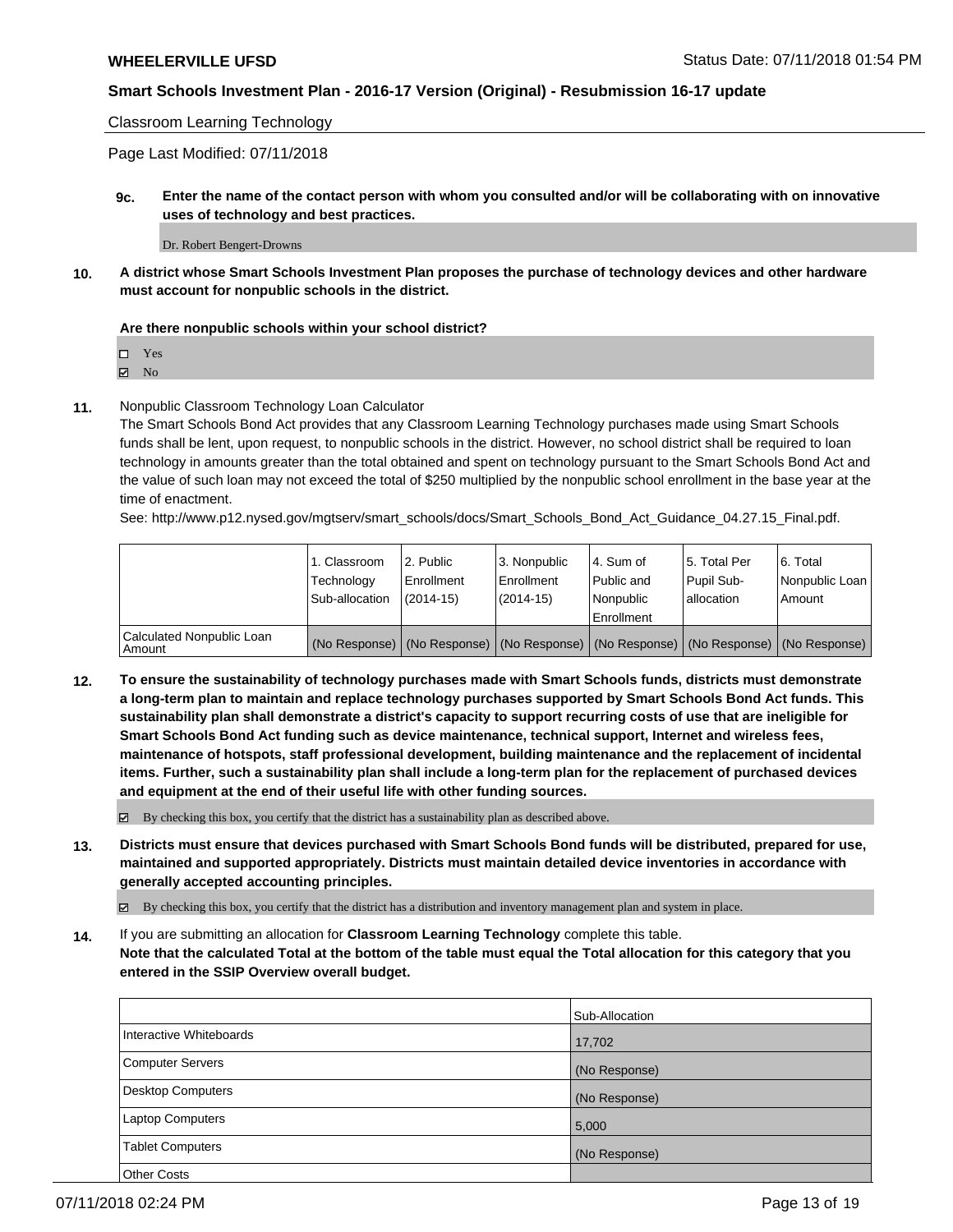#### Classroom Learning Technology

Page Last Modified: 07/11/2018

|         | Sub-Allocation |
|---------|----------------|
|         | 9,776          |
| Totals: | 32,478         |

**15. Please detail the type, quantity, per unit cost and total cost of the eligible items under each sub-category. This is especially important for any expenditures listed under the "Other" category. All expenditures must be capital-bond eligible to be reimbursed through the SSBA. If you have any questions, please contact us directly through smartschools@nysed.gov.**

**Please specify in the "Item to be Purchased" field which specific expenditures and items are planned to meet the district's nonpublic loan requirement, if applicable.**

**NOTE: Wireless Access Points that will be loaned/purchased for nonpublic schools should ONLY be included in this category, not under School Connectivity, where public school districts would list them.**

| Select the allowable expenditure<br>type.<br>Repeat to add another item under | Item to be Purchased                                    | Quantity       | Cost per Item | <b>Total Cost</b> |
|-------------------------------------------------------------------------------|---------------------------------------------------------|----------------|---------------|-------------------|
| each type.                                                                    |                                                         |                |               |                   |
| Interactive Whiteboards                                                       | Dell 55 Touch Interactive with Portable<br><b>Mount</b> | $\overline{2}$ | 3,043         | 6,086             |
| Interactive Whiteboards                                                       | Dell 55 Touch Interactive with Wall<br><b>Mount</b>     | $\overline{2}$ | 2,595         | 5,190             |
| Interactive Whiteboards                                                       | Dell Interactive Conference Room 70<br><b>Monitor</b>   | $\overline{2}$ | 3,213         | 6,426             |
| <b>Laptop Computers</b>                                                       | Chromebook 11 N7 Laptop                                 | 20             | 250           | 5,000             |
| <b>Other Costs</b>                                                            | Nikon D3400 Digital SLR Camera                          | 1              | 650           | 650               |
| <b>Other Costs</b>                                                            | zSpace                                                  | 2              | 4,563         | 9,126             |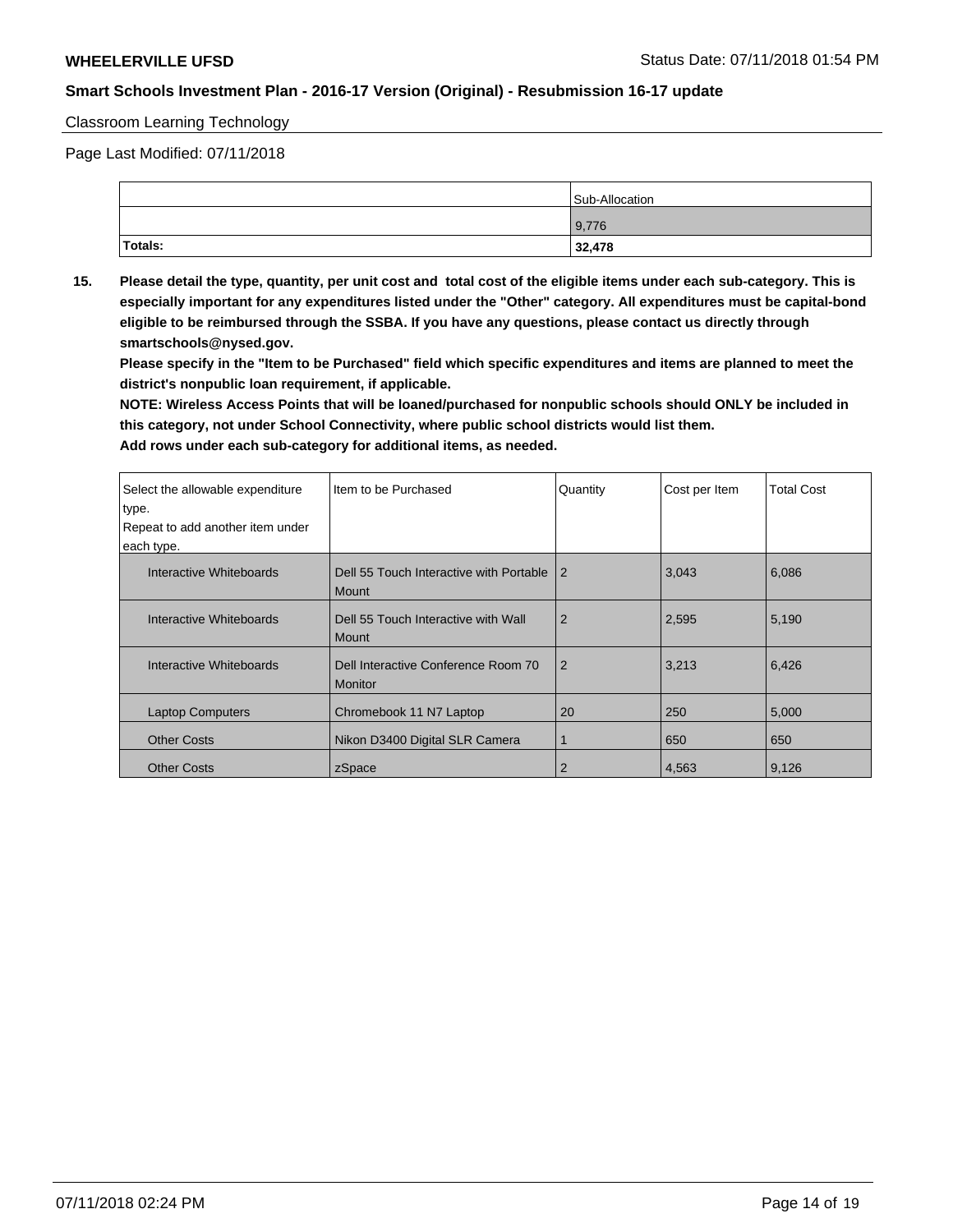#### Pre-Kindergarten Classrooms

Page Last Modified: 07/11/2018

**1. Provide information regarding how and where the district is currently serving pre-kindergarten students and justify the need for additional space with enrollment projections over 3 years.**

(No Response)

- **2. Describe the district's plan to construct, enhance or modernize education facilities to accommodate prekindergarten programs. Such plans must include:**
	- **Specific descriptions of what the district intends to do to each space;**
	- **An affirmation that pre-kindergarten classrooms will contain a minimum of 900 square feet per classroom;**
	- **The number of classrooms involved;**
	- **The approximate construction costs per classroom; and**
	- **Confirmation that the space is district-owned or has a long-term lease that exceeds the probable useful life of the improvements.**

(No Response)

**3. Smart Schools Bond Act funds may only be used for capital construction costs. Describe the type and amount of additional funds that will be required to support ineligible ongoing costs (e.g. instruction, supplies) associated with any additional pre-kindergarten classrooms that the district plans to add.**

(No Response)

**4. All plans and specifications for the erection, repair, enlargement or remodeling of school buildings in any public school district in the State must be reviewed and approved by the Commissioner. Districts that plan capital projects using their Smart Schools Bond Act funds will undergo a Preliminary Review Process by the Office of Facilities Planning.**

**Please indicate on a separate row each project number given to you by the Office of Facilities Planning.**

| Project Number |  |
|----------------|--|
| (No Response)  |  |

**5.** If you have made an allocation for **Pre-Kindergarten Classrooms,** complete this table.

**Note that the calculated Total at the bottom of the table must equal the Total allocation for this category that you entered in the SSIP Overview overall budget.**

|                                          | Sub-Allocation |
|------------------------------------------|----------------|
| Construct Pre-K Classrooms               | (No Response)  |
| Enhance/Modernize Educational Facilities | (No Response)  |
| Other Costs                              | (No Response)  |
| Totals:                                  | 0              |

**6. Please detail the type, quantity, per unit cost and total cost of the eligible items under each sub-category. This is especially important for any expenditures listed under the "Other" category. All expenditures must be capital-bond eligible to be reimbursed through the SSBA. If you have any questions, please contact us directly through smartschools@nysed.gov.**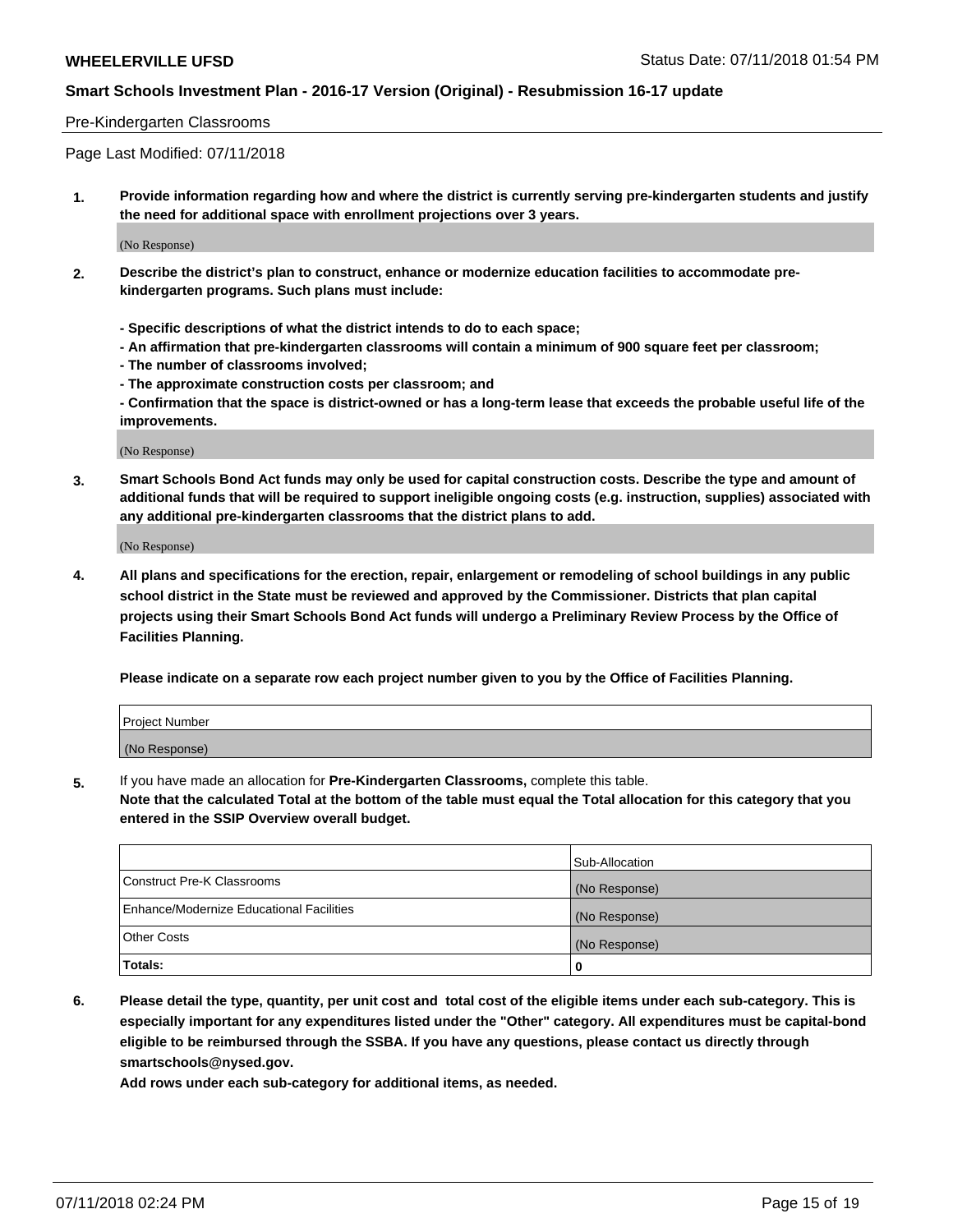# Pre-Kindergarten Classrooms

Page Last Modified: 07/11/2018

| Select the allowable expenditure | Item to be purchased | Quantity      | Cost per Item | <b>Total Cost</b> |
|----------------------------------|----------------------|---------------|---------------|-------------------|
| type.                            |                      |               |               |                   |
| Repeat to add another item under |                      |               |               |                   |
| each type.                       |                      |               |               |                   |
| (No Response)                    | (No Response)        | (No Response) | (No Response) | (No Response)     |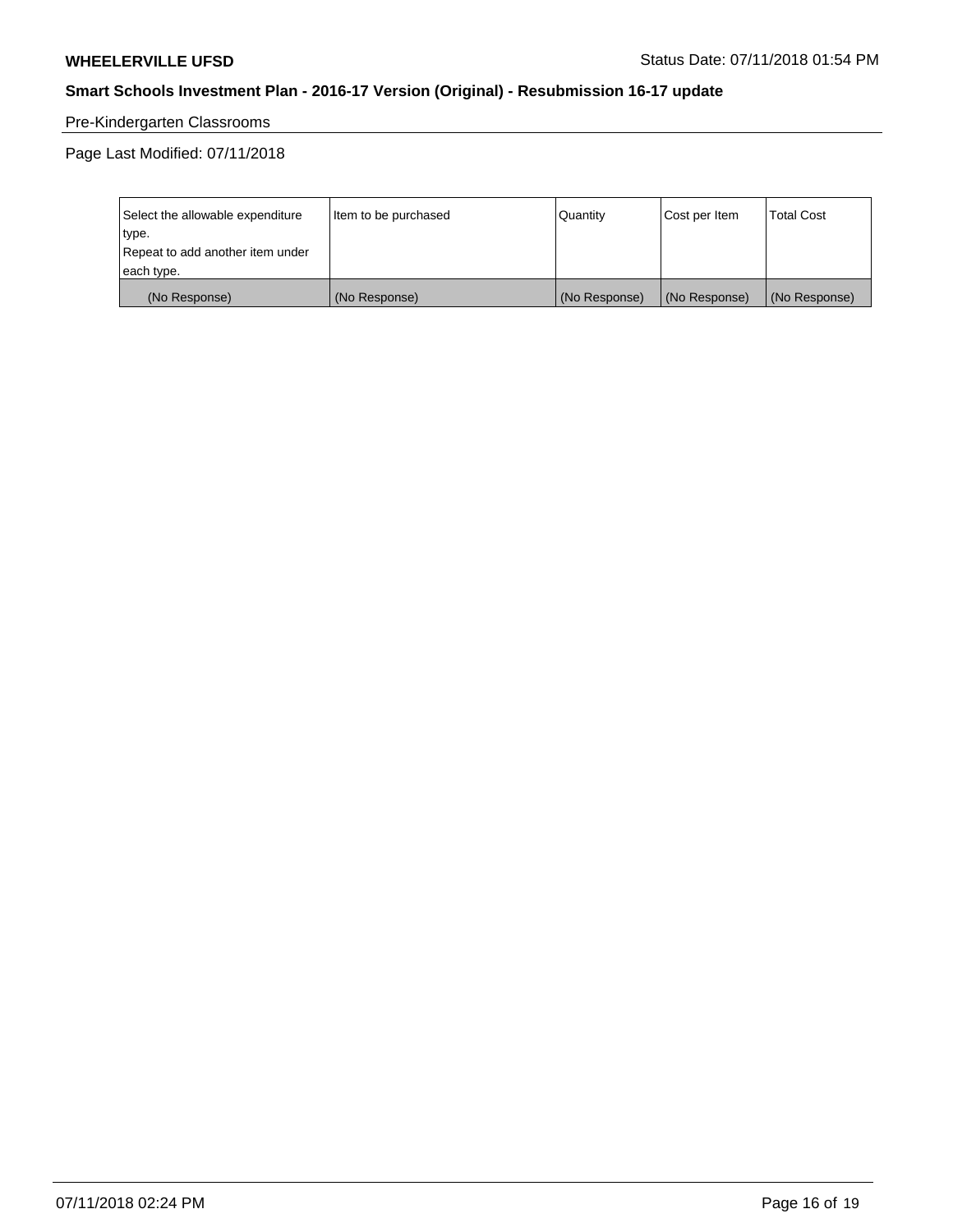#### Replace Transportable Classrooms

Page Last Modified: 03/08/2018

**1. Describe the district's plan to construct, enhance or modernize education facilities to provide high-quality instructional space by replacing transportable classrooms.**

(No Response)

**2. All plans and specifications for the erection, repair, enlargement or remodeling of school buildings in any public school district in the State must be reviewed and approved by the Commissioner. Districts that plan capital projects using their Smart Schools Bond Act funds will undergo a Preliminary Review Process by the Office of Facilities Planning.**

**Please indicate on a separate row each project number given to you by the Office of Facilities Planning.**

| <b>Project Number</b> |  |
|-----------------------|--|
| (No Response)         |  |
|                       |  |

**3. For large projects that seek to blend Smart Schools Bond Act dollars with other funds, please note that Smart Schools Bond Act funds can be allocated on a pro rata basis depending on the number of new classrooms built that directly replace transportable classroom units.**

**If a district seeks to blend Smart Schools Bond Act dollars with other funds describe below what other funds are being used and what portion of the money will be Smart Schools Bond Act funds.**

(No Response)

**4.** If you have made an allocation for **Replace Transportable Classrooms**, complete this table. **Note that the calculated Total at the bottom of the table must equal the Total allocation for this category that you entered in the SSIP Overview overall budget.**

|                                                | Sub-Allocation |
|------------------------------------------------|----------------|
| Construct New Instructional Space              | (No Response)  |
| Enhance/Modernize Existing Instructional Space | (No Response)  |
| Other Costs                                    | (No Response)  |
| Totals:                                        | 0              |

**5. Please detail the type, quantity, per unit cost and total cost of the eligible items under each sub-category. This is especially important for any expenditures listed under the "Other" category. All expenditures must be capital-bond eligible to be reimbursed through the SSBA. If you have any questions, please contact us directly through smartschools@nysed.gov.**

| Select the allowable expenditure | Item to be purchased | Quantity      | Cost per Item | <b>Total Cost</b> |
|----------------------------------|----------------------|---------------|---------------|-------------------|
| type.                            |                      |               |               |                   |
| Repeat to add another item under |                      |               |               |                   |
| each type.                       |                      |               |               |                   |
| (No Response)                    | (No Response)        | (No Response) | (No Response) | (No Response)     |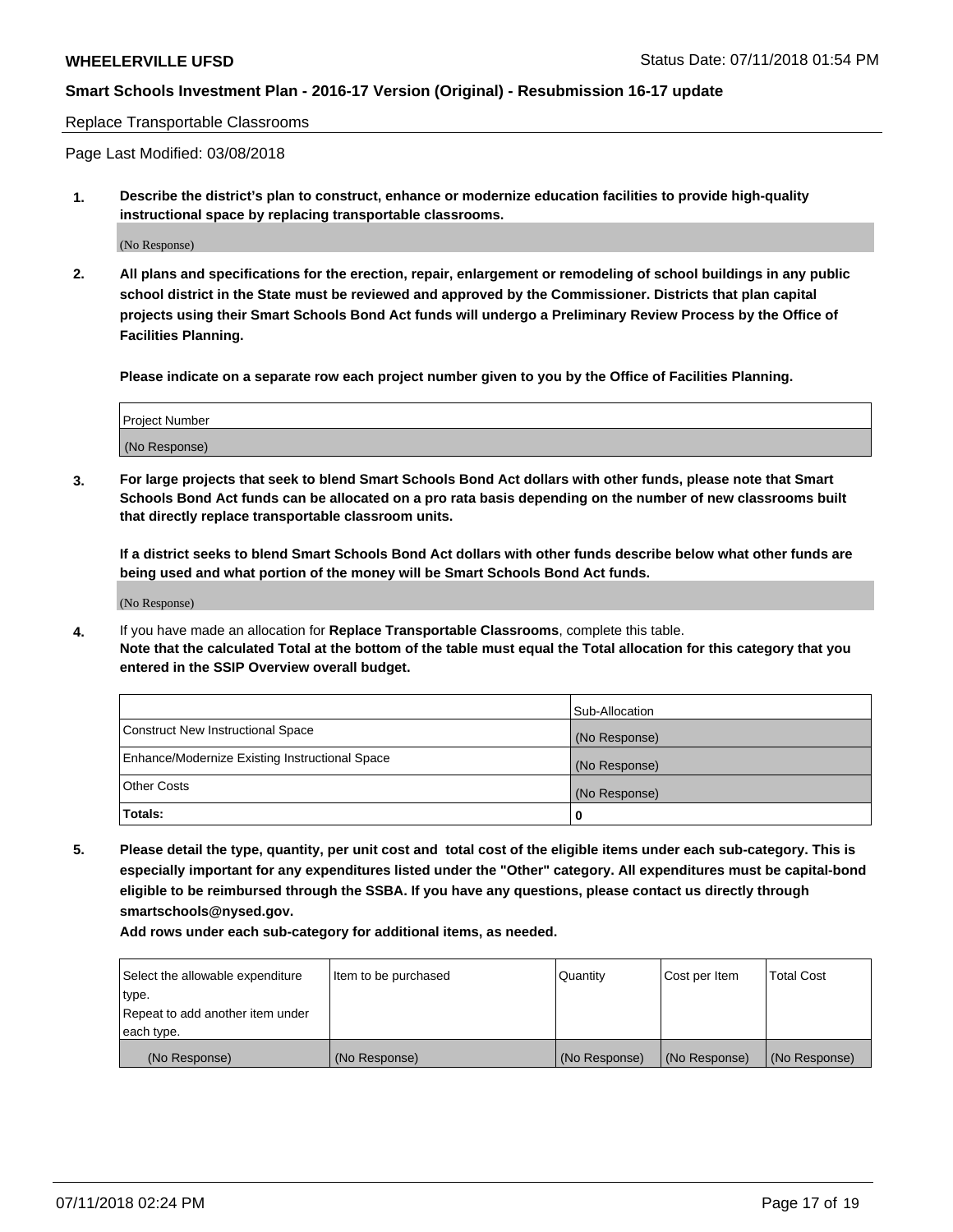#### High-Tech Security Features

Page Last Modified: 07/03/2018

**1. Describe how you intend to use Smart Schools Bond Act funds to install high-tech security features in school buildings and on school campuses.**

(No Response)

**2. All plans and specifications for the erection, repair, enlargement or remodeling of school buildings in any public school district in the State must be reviewed and approved by the Commissioner. Districts that plan capital projects using their Smart Schools Bond Act funds will undergo a Preliminary Review Process by the Office of Facilities Planning.** 

**Please indicate on a separate row each project number given to you by the Office of Facilities Planning.**

| <b>Project Number</b> |  |
|-----------------------|--|
| (No Response)         |  |

- **3. Was your project deemed eligible for streamlined Review?**
	- Yes **Z** No
- **4. Include the name and license number of the architect or engineer of record.**

| Name          | License Number |
|---------------|----------------|
| (No Response) | (No Response)  |

**5.** If you have made an allocation for **High-Tech Security Features**, complete this table. **Note that the calculated Total at the bottom of the table must equal the Total allocation for this category that you entered in the SSIP Overview overall budget.**

|                                                      | Sub-Allocation |
|------------------------------------------------------|----------------|
| Capital-Intensive Security Project (Standard Review) | (No Response)  |
| <b>Electronic Security System</b>                    | (No Response)  |
| <b>Entry Control System</b>                          | (No Response)  |
| Approved Door Hardening Project                      | (No Response)  |
| <b>Other Costs</b>                                   | (No Response)  |
| Totals:                                              | 0              |

**6. Please detail the type, quantity, per unit cost and total cost of the eligible items under each sub-category. This is especially important for any expenditures listed under the "Other" category. All expenditures must be capital-bond eligible to be reimbursed through the SSBA. If you have any questions, please contact us directly through smartschools@nysed.gov.**

| Select the allowable expenditure | Item to be purchased | Quantity      | Cost per Item | <b>Total Cost</b> |
|----------------------------------|----------------------|---------------|---------------|-------------------|
| type.                            |                      |               |               |                   |
| Repeat to add another item under |                      |               |               |                   |
| each type.                       |                      |               |               |                   |
| (No Response)                    | (No Response)        | (No Response) | (No Response) | (No Response)     |